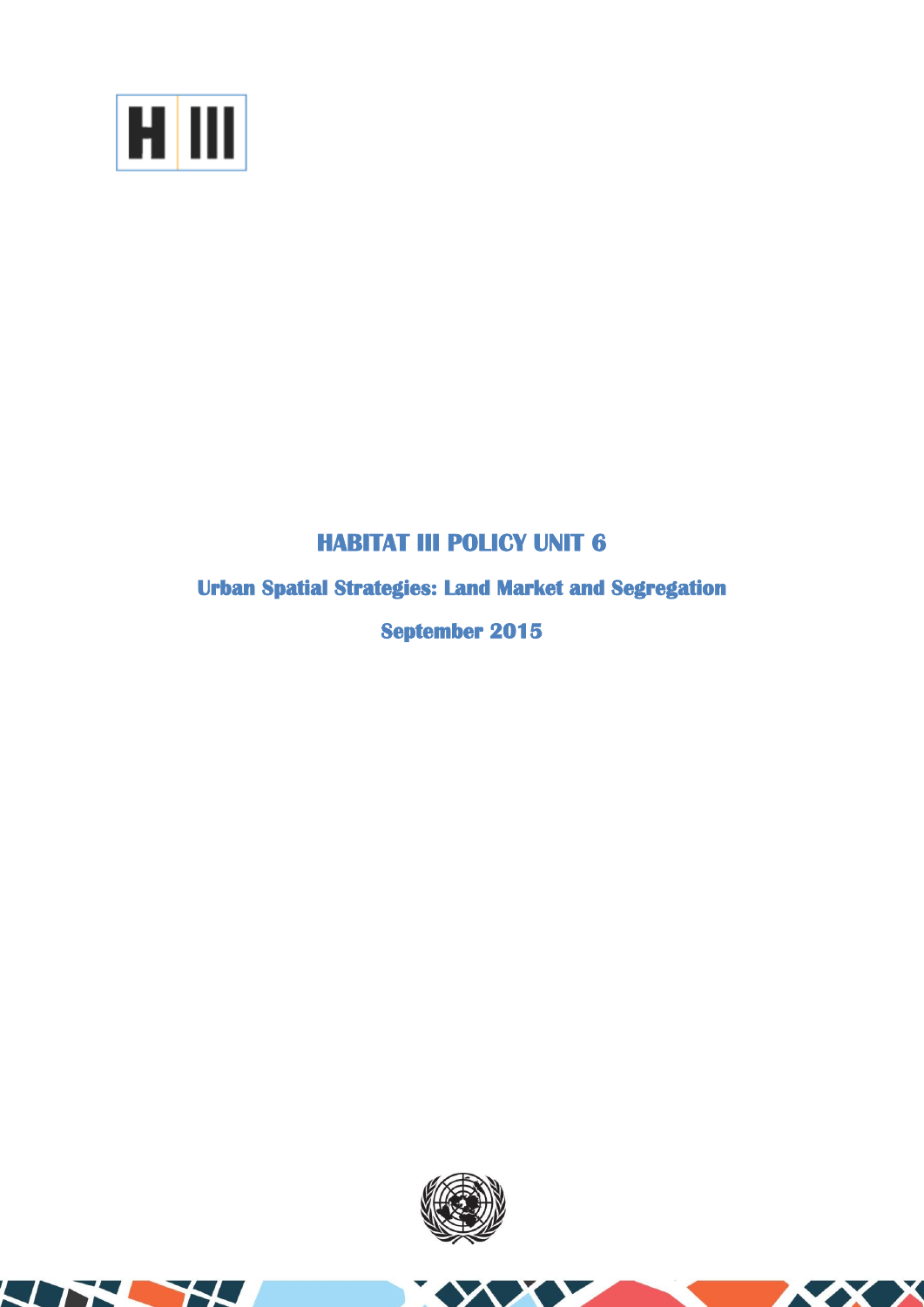

# **EXPERTS**

Each Policy Unit is composed by 20 experts, coming from different geographic areas and constituencies. They have been appointed by the Secretary General of the Conference, in close consultation with the Bureau of the Preparatory Committee for Habitat III, after receiving nominations from Member States and stakeholders.

The main objectives of the Policy Unit are:

// To bring together high-level expertise to explore state-of-the-art research and analysis on specific themes;

// To identify good practices and lessons learned; and

// To develop policy recommendations on particular issues regarding sustainable urban development.

## **Duties, and responsibilities for the policy unit experts**

- Contribute with reviewing substantive documents prepared for the process of the Post-2015, and other relevant intergovernmental conferences;
- Support conducing analysis of the available data, including statistics and information in Habitat III Issue Papers, outcomes from official Regional and Thematic meetings, etc.
- Support preparation of the structure, the preliminary contents and messages of the Policy Papers at the first and second Expert Group Meetings (EGM1 and EGM2);
- **Participate in meetings organized online and other virtual exchanges;**
- Advise on incorporating proposed changes into the draft Policy Papers, harmonize Policy Papers and submit it to the Habitat III Secretariat.



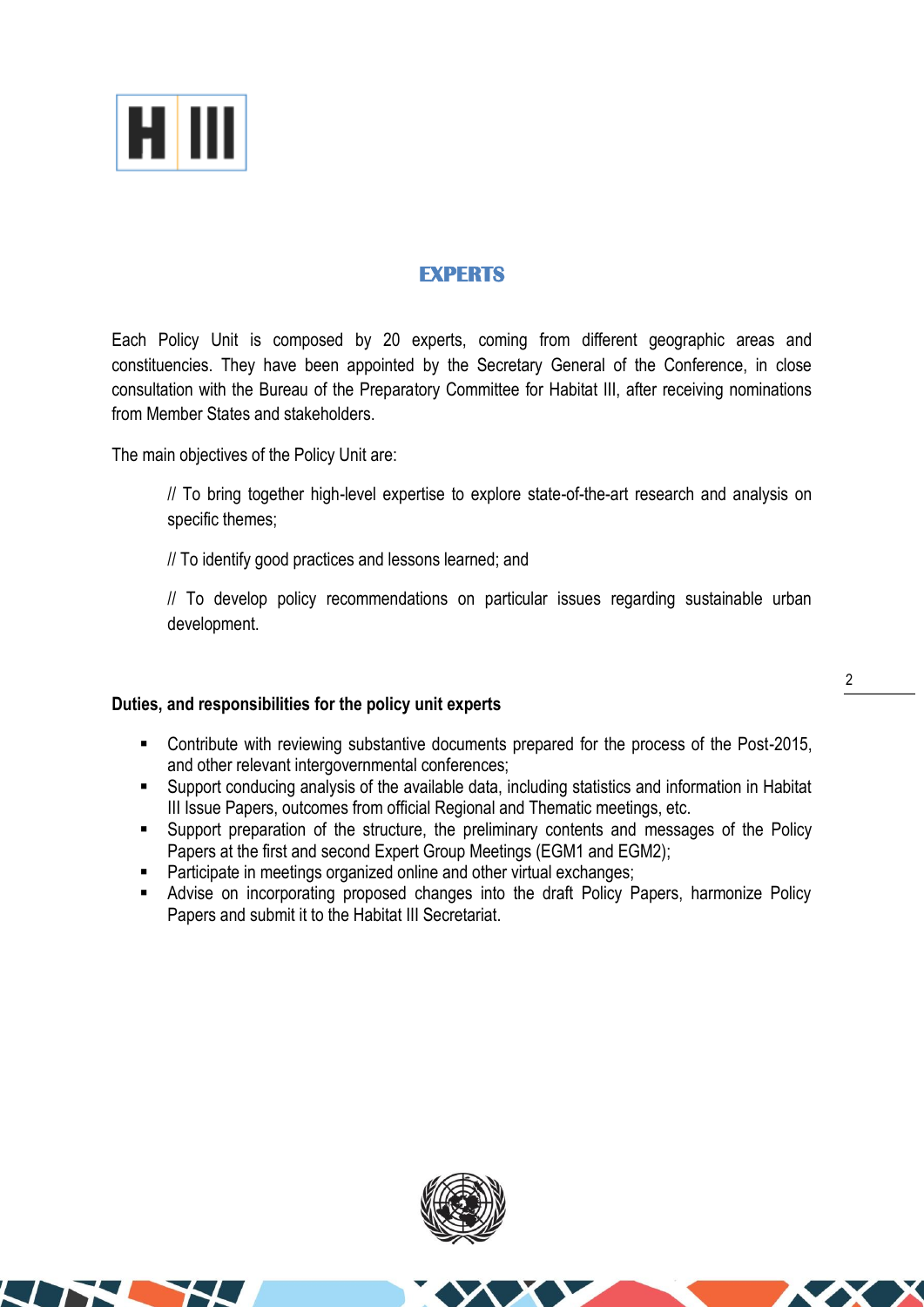

The twenty experts for Policy Unit 6 are (alphabetical order):

## *Akiko Okabe*

## **Professor, Division of Environmental Studies, University of Tokyo**

She holds a Ph.D. in Environmental Studies from the University of Tokyo. Previously she was a Professor at Chiba University. She is an important member of the Japanese council for National Spatial Strategies. She has studied and worked in Barcelona as well as in Mexico. She is fluent in Spanish and English. She is currently working for a project targeting slum settlements in Jakarta.

## *Bernhard Muller*

## **Executive Director of the Leibnitz Institute of Ecological and Regional Development**

He's the Head of the Management Board of the Dresden Leibniz Graduate School, Director of the Dresden Project on Adaptation to Climate Change, Director of Dresden Center for Demographic Change, Professor TU Dresden, Assistant Professor University of Hanover, Research Associate University of Mainz. His research interests and expertise are in sustainable urban and regional development and spatial planning as well as in issues of resilience and regional adaptation strategies.

#### *Brigitte Bariol*

#### **General Manager - French Federation of Urban Planning Agencies (FNAU)**

She is the Chief Architect and Town Planner of the French State: French Ministries of Housing and Territorial Equality, Sustainable development Energy and Ecology. International expert appointed by UN Habitat for the writing of the International Guidelines for Urban and territorial planning that was adopted in April 2015 in Nairobi.

#### *Christine Felicity Platt*

#### **President, Commonwealth Association of Planners**

She is the president of the Commonwealth Association of Planners, and past president of the South African Planning Institute. She completed her B.A. in Economics at the University of Natal, Durban, and her MTRP (UND).

#### *Dina Shehayeb*

#### **Professor, Housing and Building National Research Center**

She is a professor at the Housing and Building National Research Centre (HBRC) in Cairo, Egypt, the principal of her private consultancy firm Shehayeb CONSULT in addition to being a part-time professor at several universities since 1998 including the MSA University, the AUC and the AASTMT in Cairo, Egypt. Graduated as an architect in 1984, she earned her M.Sc. degree in Housing and Neighbourhood Design from Cairo University in 1989 and her Ph.D. degree from UWM at USA in 1995 focusing on Environment & Behaviour Studies in Urban Design of Public Space.

#### *Eugene Birch*

**Lawrence C. Nussdorf Professor of Urban Research and Education, University of Pennsylvania** She holds PhD from Columbia University in Urban Planning. She is the Chair of UN Habitat World Urban Campaign and President of its special initiative, the General Assembly of Partners. Professor and Co-Director University of Pennsylvania, Professor and Director Hunter College of the City of NY. She is also the Project Director US Department of energy; Member of the NYC Planning Commission

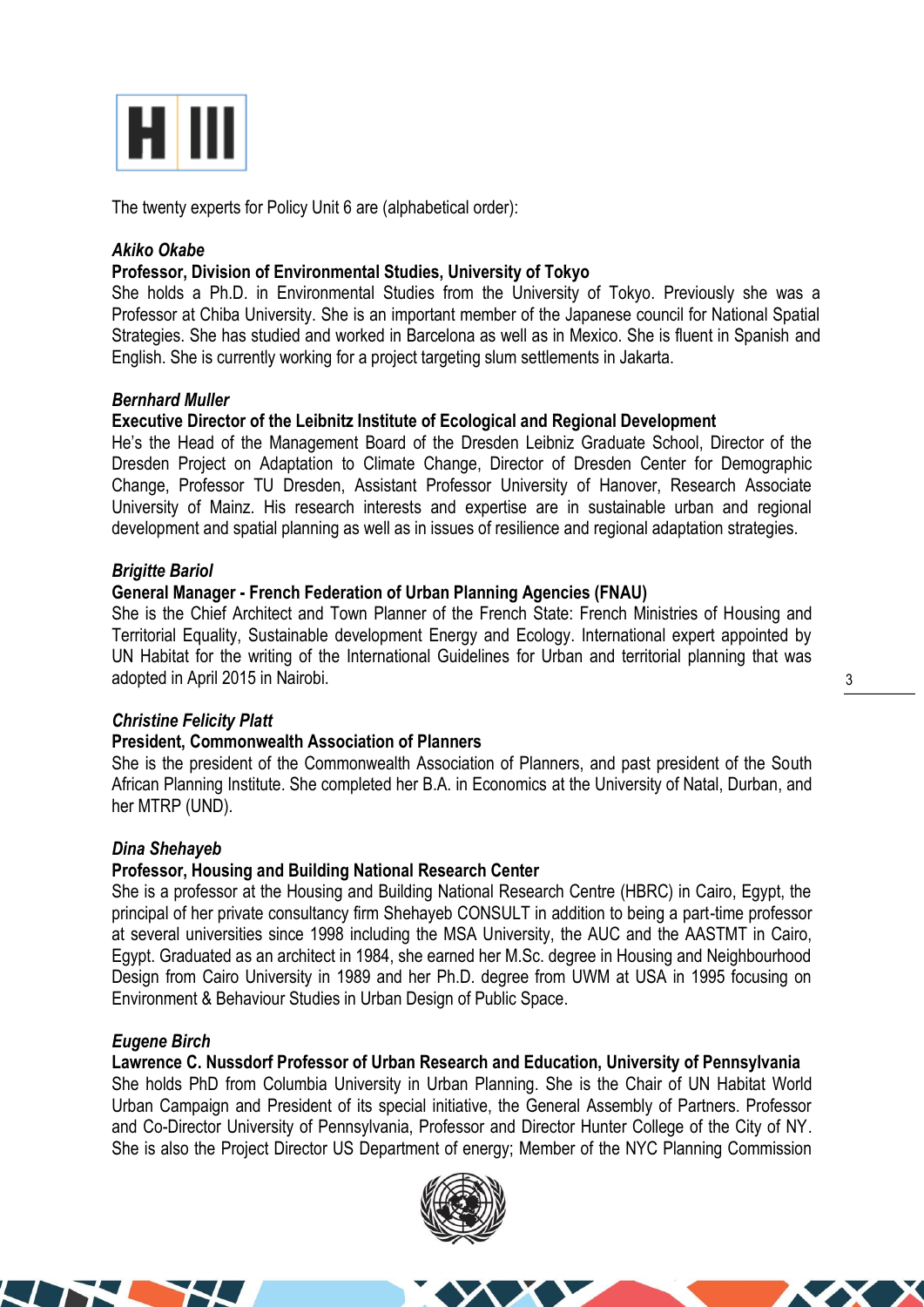

and on the jury to select designers for the World Trade Center site. She is also the founding co-director of the Penn Institute for urban Research dedicated to research in Urban Development.

# *Ishtiaque Zahir*

## **Architect, Union of International Architects**

He is the Professor at Bangladesh University of Engineering and Technology. He's also the Founder, practicing Architect and Managing Director at VITTI Sthapati Brindo Architecture and Planning Dhaka. UIA Representative in UN-Habitat and WUC.

## *Karel Maier*

# **Czech University of Life Sciences, Faculty of Environment**

He holds PhD in rural settlements and has been working for Academics since 1975. Currently the Vice Dean at the Czech Technical University. He has worked on Policy formulations for European Commission, wrote papers and book chapters on territorial development. European-centric research.

## *Luis Eduardo Bresciani*

# **Head of the National Council of Urban Development**

He holds a Master degree in Urban Design, Harvard University. He is the Director of Department of Urban Development, Ministry of Housing and Urban Development, Chile. Over 20 years of professional and academic experience in the field of urban planning and urban development polices, plans and projects that integrate urban design, policy making, public facilities investment, citizens participation and coordination of government agencies.

## *Mack Joong Choi*

## **President of Korea Planning Association**

He holds PhD in Urban Planning from Harvard University. Dean and Professor of Graduate School of Environmental Studies at Seoul National University. He in the International Panel of Experts for the Urban Redevelopment Authority of Singapore, Member of urban Planning Committee for Seoul Metropolitan Government, Member of Public Land Banking Committee at the Ministry of Land, Infrastructure and Transport. He is a leading Urban Planner in Korea, he has greatly contributed to shape the present planning system in Korea both academically and professionally.

## *Magdalena Garcia*

## **Iberoamerican Network for Budget Equality Between Man and Women**

She completed his Graduate studies in Commercial Engineering and Economic Sciences from Universidad de Chile. She's a Consultant to UNFPA and UNDP. Member of National Networks of Women. Advisory Counsel for the National Institute of Women and Women's Institute of Mexico. Consultant and CEO of Firm Bufete de Estudios Interdiciplinarios.

## *Maros Finka*

## **Professor, Slovak University of Technology**

He holds a PhD in Spatial Planning and Urban Design. With 29 years of experience he has acted as a University professor with long experience and few international experiences for field studies. He is currently a University Professor and Vice Director at Slovak University of Technology in Bratislava.

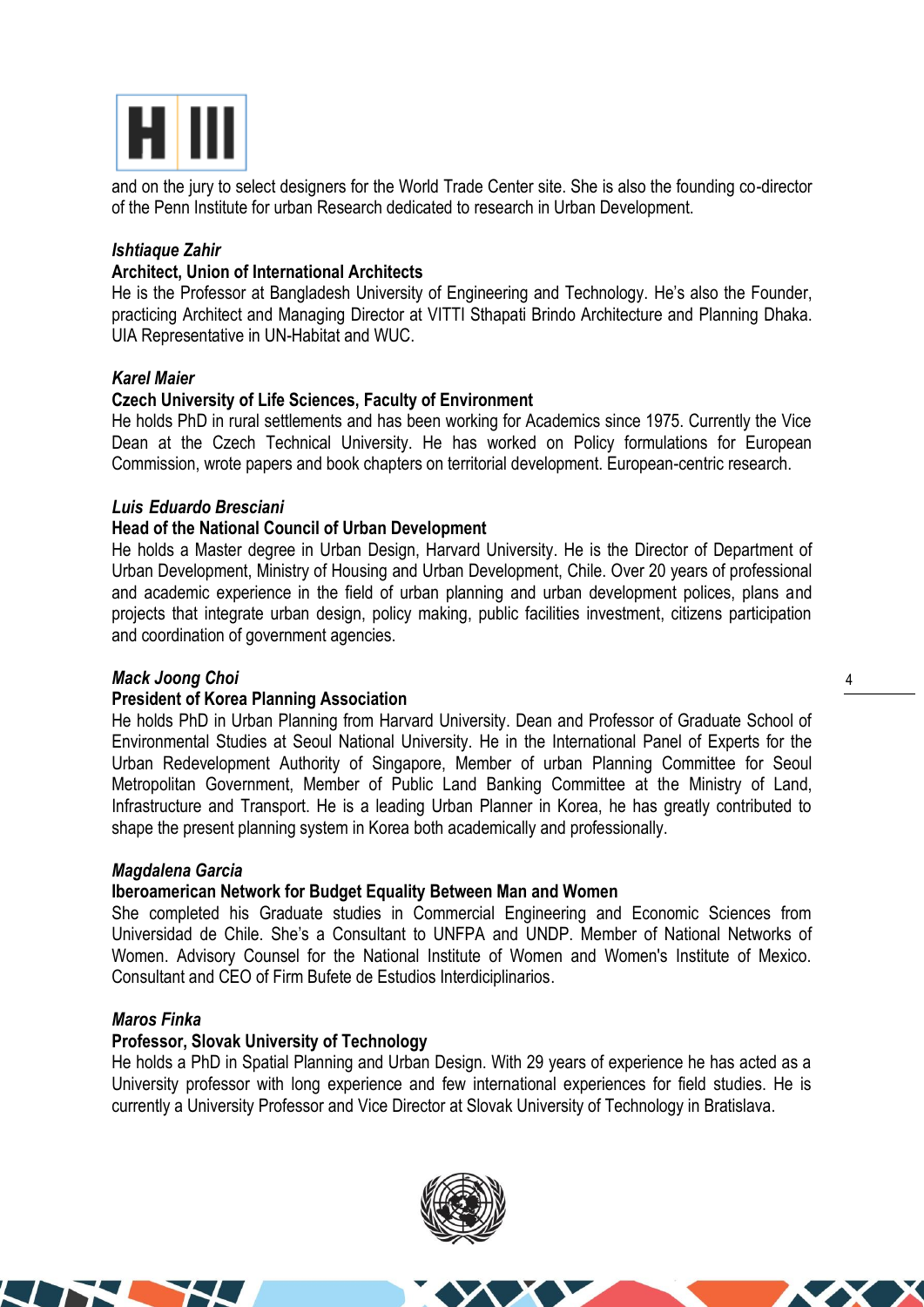

## *Martim Oascar Smolka*

# **Latin American and Caribbean Programme, Lincoln Institute of Land Policy**

He is a PhD in Regional Science, University of Pennsylvania. He is the Professor, Director, Author, Economist, co-chairman of the International Department at the Lincoln Institute of Land Policy. Many publications and presided for 2 terms in the Brazilian National Association for Research and Graduate Studies on Urban and Regional Planning (ANPUR).

# *Morana Stipisic*

# **Adjunct Assistant Professor of Architecture, Planning and Preservation, Columbia**

She holds a Master of Science in Architecture and Urban Design by Columbia University. Currently she is a Professor and Adjunct Assistant for the seminar on Infrastructure, Resilience and Public Space at Columbia University and Urban Design Research Advisor at Sherwood design Engineers. Trained as an architect, urban designer and planner, with 15 years of international experience in production, management and teaching.

# *Nathaniel Von Einsiedel*

## **Urban Management Specialist**

He is a practicing architect and urban planner, currently based in manila, with over 40 years of experience in urban development and management. He was regional coordinator for Asia-pacific of the UNCHS, UNDP, World Bank urban management programme where he supervised technical assistance projects in eleven developing countries.

## *Peter Tyler*

## **Professor, Department of Land Economy, University of Cambridge**

He is the Director, Cambridge Economics Associates Ltd, and he worked for HM Government, European Commission, the Organization for Economic Co-operation and Development, and a number of national governments countries on urban, regional, industrial and evaluation policy.

## *Rients Djikstra*

## **National Advisor on Infrastructure and Cities**

He holds Masters degree in Architecture and Urbanism, Delft University of Technology. He's a Founder and design principal of Maxwan. He has an extensive track record ranging from strategic regional planning, infrastructure design to large scale urban planning.

## *Shipra Suri*

## **Vice President, International Society of City and Regional Planners (ISOCARP)**

She's a PhD in Post-war Recovery studies at University of York, UK. She is an Independent Urban Consultant. Vice President at General Assembly of Partners towards Habitat III, Co Chair at World Urban Campaign, Vice President Technical Assistance, International Society of City and Regional Planners, Coordinator UNDP Yangon.

#### *Simon Mesa*

## **Advisor for the Urban Development Office National Planning Department**

He has a master's degree in Urban Planning from Montreal. Advisor of Sirly Castro (Head of Urban Development). He worked as an advisor and consultant for various Ministries. Worked on Tourism